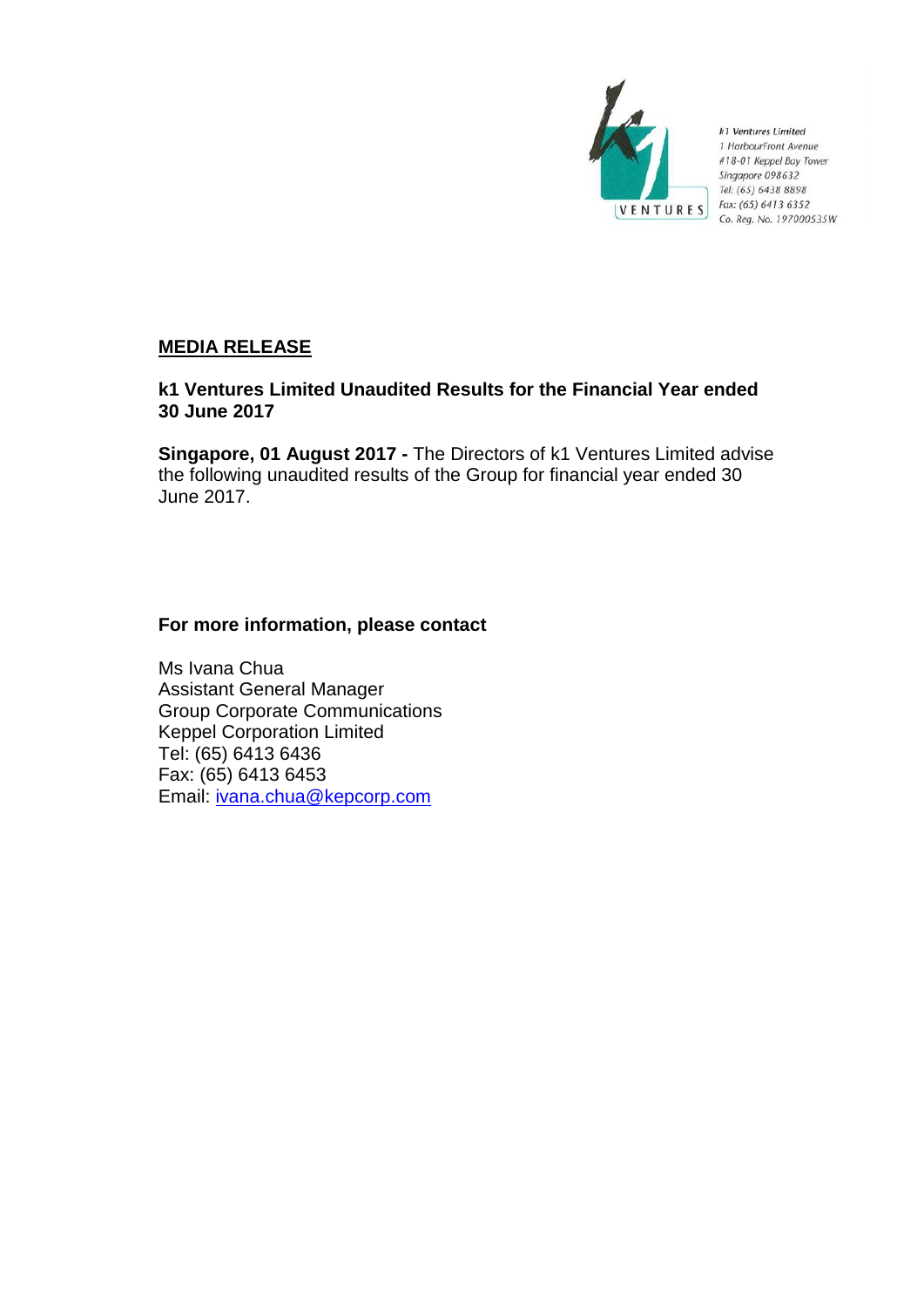# **K1 VENTURES LIMITED**

Co. Reg. No. 197000535W (Incorporated in the Republic of Singapore)

# **FULL YEAR 2017 FINANCIAL STATEMENTS & DIVIDEND ANNOUCEMENT**

# **TABLE OF CONTENTS**

| Paragraph      | <b>Description</b>                                                                                                                                                             | Page            |
|----------------|--------------------------------------------------------------------------------------------------------------------------------------------------------------------------------|-----------------|
|                | <b>FINANCIAL STATEMENTS</b>                                                                                                                                                    | $1 - 13$        |
| 1              | <b>GROUP PROFIT AND LOSS ACCOUNT</b>                                                                                                                                           | 1               |
| $\overline{2}$ | CONSOLIDATED STATEMENT OF COMPREHENSIVE INCOME                                                                                                                                 | 4               |
| 3              | <b>BALANCE SHEETS</b>                                                                                                                                                          | 5               |
| 4              | STATEMENTS OF CHANGES IN EQUITY                                                                                                                                                | $\overline{7}$  |
| 5              | CONSOLIDATED STATEMENT OF CASH FLOWS                                                                                                                                           | 9               |
| 6              | <b>AUDIT</b>                                                                                                                                                                   | 10              |
| $\overline{7}$ | <b>AUDITORS' REPORT</b>                                                                                                                                                        | 10              |
| 8              | <b>ACCOUNTING POLICIES</b>                                                                                                                                                     | 10              |
| 9              | CHANGES IN THE ACCOUNTING POLICIES                                                                                                                                             | 10              |
| 10             | REVIEW OF GROUP PERFORMANCE                                                                                                                                                    | 11              |
| 11             | <b>VARIANCE FROM FORECAST STATEMENT</b>                                                                                                                                        | 11              |
| 12             | <b>PROSPECTS</b>                                                                                                                                                               | 11              |
| 13             | <b>DIVIDEND</b>                                                                                                                                                                | 11              |
| 14             | <b>SEGMENT ANALYSIS</b>                                                                                                                                                        | 12              |
| 15             | <b>REVIEW OF SEGMENT PERFORMANCE</b>                                                                                                                                           | 12 <sup>2</sup> |
| 16             | INTERESTED PERSON TRANSACTIONS                                                                                                                                                 | 13              |
| 17             | REPORT OF PERSONS OCCUPYING MANAGERIAL POSITIONS<br>WHO ARE RELATED TO A DIRECTOR, CHIEF EXECUTIVE<br>OFFICER OR SUBSTANTIAL SHAREHOLDER                                       | 13              |
| 18             | CONFIRMATION THAT THE ISSUER HAS PROCURED<br>UNDERTAKINGS FROM ALL ITS DIRECTORS AND EXECUTIVE<br>OFFICERS (IN THE FORMAT SET OUT IN APPENDIX 7.7) UNDER<br><b>RULE 720(1)</b> | 13              |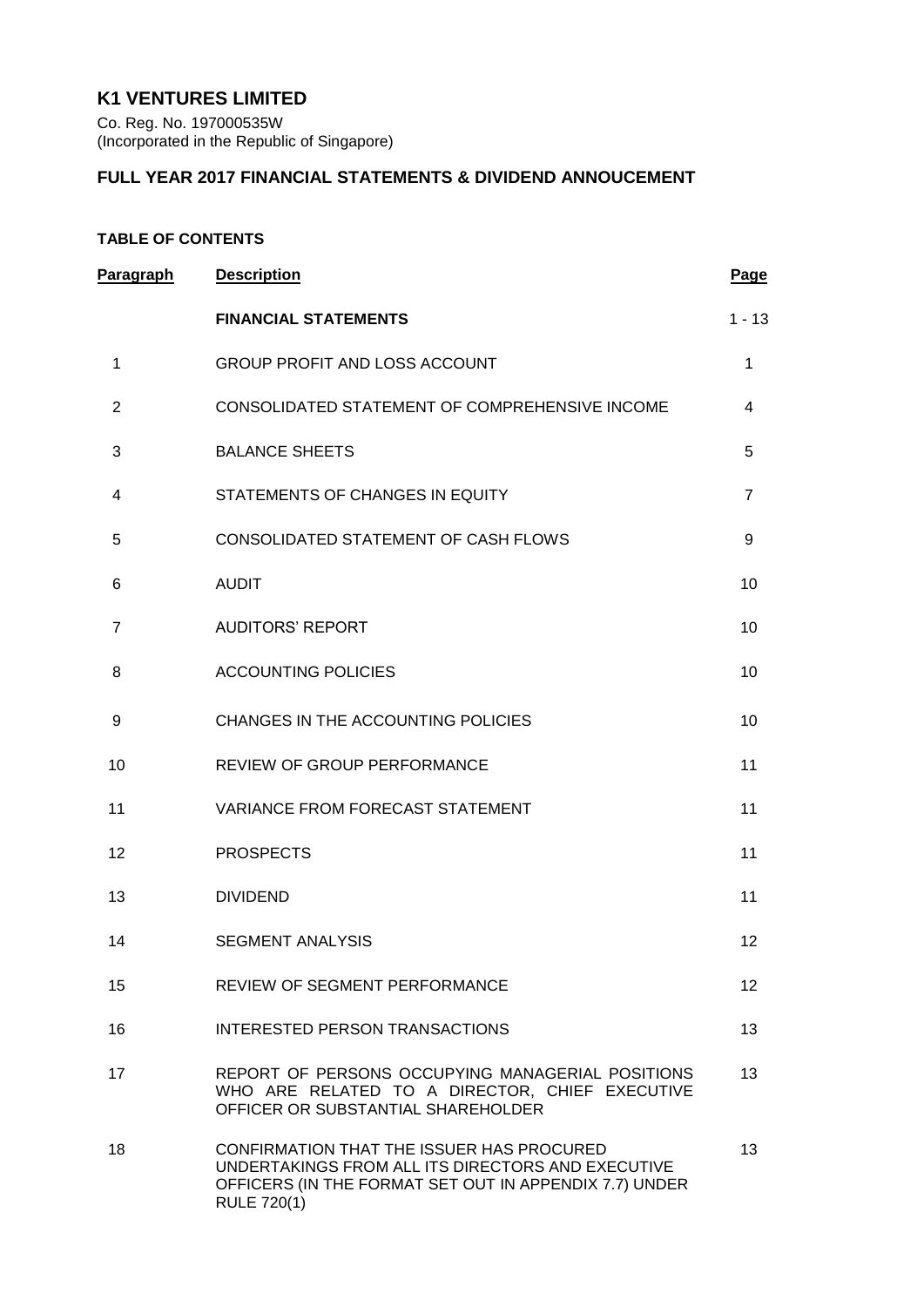# **K1 VENTURES LIMITED**

# **FULL YEAR 2017 FINANCIAL STATEMENTS & DIVIDEND ANNOUCEMENT**

## **UNAUDITED RESULTS FOR THE YEAR ENDED 30 JUNE 2017**

The Directors of **k1 Ventures Limited** advise the following unaudited results of the Group for the year ended 30 June 2017.

# **1. GROUP PROFIT AND LOSS ACCOUNT for the year ended 30 June 2017**

|                                                                                                                             | <b>Note</b>          | 1 Jul 16<br>to<br>30 Jun 17<br>\$'000 | 1 Jul 15<br>to<br>30 Jun 16<br>\$'000 | +/(-) %                     |
|-----------------------------------------------------------------------------------------------------------------------------|----------------------|---------------------------------------|---------------------------------------|-----------------------------|
| <b>Revenue</b>                                                                                                              | 1a                   | 94,160                                | 195,081                               | (51.7)                      |
| Net carrying value of investment disposed<br>Staff costs<br>Investment impairment loss<br>Other operating income/(expenses) |                      | (6,658)<br>(277)<br>(162)<br>75,848   | (7,507)<br>(238)<br>(42,971)          | (11.3)<br>16.4<br>NM<br>NM. |
| <b>Profit before tax</b><br>Taxation<br>Profit for the year                                                                 | 1b<br>1 <sub>c</sub> | 162,911<br>(12,929)<br>149,982        | 144,365<br>(3,799)<br>140,566         | 12.8<br>240.3<br>6.7        |
| Attributable to:<br>Shareholders of the Company                                                                             |                      | 149,982                               | 140,566                               | 6.7                         |
| <b>EBITDA</b> *                                                                                                             |                      | 163,073                               | 144,365                               | 13.0                        |
| Earnings per ordinary share<br>- basic<br>- diluted                                                                         | 1d<br>1d             | 34.63 cts<br>34.63 cts                | 32.45 cts<br>32.45 cts                | 6.7<br>6.7                  |

*\* EBITDA is defined as profit before tax, finance expenses, depreciation, amortization and investment impairment loss*

*NM - Not meaningful*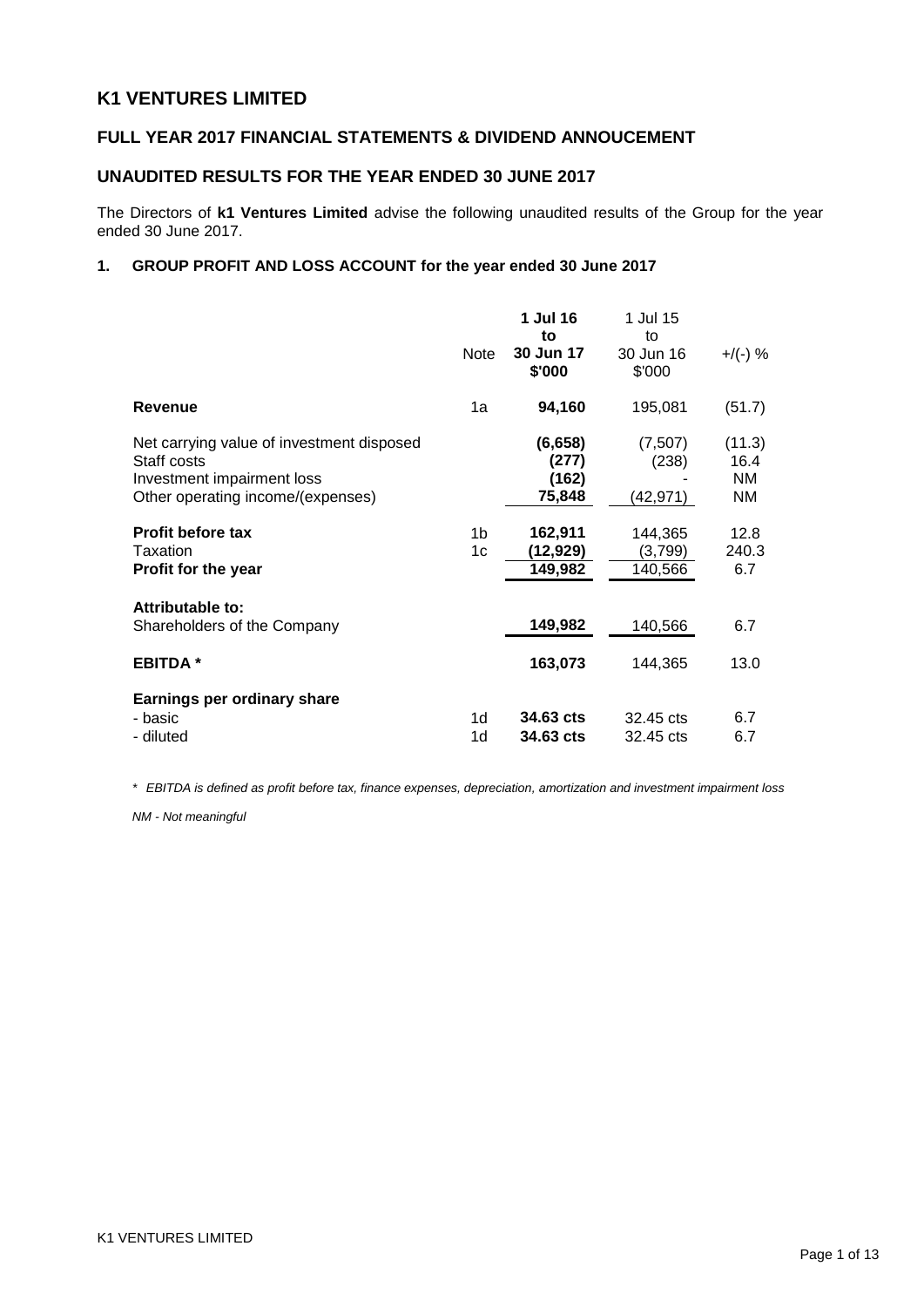# **NOTES TO GROUP PROFIT AND LOSS ACCOUNT**

# 1a. Breakdown of revenue

|                                   | 1 Jul 16<br>to<br>30 Jun 17<br>\$'000 | 1 Jul 15<br>to<br>30 Jun 16<br>\$'000 | $+$ /(-)<br>$\%$ |
|-----------------------------------|---------------------------------------|---------------------------------------|------------------|
| Proceeds from sale of investments | 39,755                                | 6,865                                 | 479.1            |
| Investment income                 | 54,221                                | 187,875                               | (71.1)           |
| Interest income                   | 184                                   | 341                                   | (46.0)           |
|                                   | 94,160                                | 195,081                               | (51.7)           |

1b. Pre-tax profit of the Group is arrived at after crediting/(charging) the following:

|                                          | 1 Jul 16  | 1 Jul 15  |           |
|------------------------------------------|-----------|-----------|-----------|
|                                          | to        | to        | $+$ /(-)  |
|                                          | 30 Jun 17 | 30 Jun 16 | %         |
|                                          | \$'000    | \$'000    |           |
| Profit/(loss) on sale of investments     | 28,195    | (642)     | <b>NM</b> |
| Fair value gain on investment            | 119,006   |           | ΝM        |
| Investment impairment loss               | (162)     | ٠         | NΜ        |
| Foreign exchange translation realised on |           |           |           |
| liquidation of subsidiary                | (231)     | (19, 926) | (98.8)    |
| Foreign exchange gain/(loss)             | 2,343     | (227)     | <b>NM</b> |

1c. There was no material adjustment for under or over provision of tax in respect of prior years.

## 1d. Earnings per ordinary share

|                                                                                                |                | <b>GROUP</b>   |               |
|------------------------------------------------------------------------------------------------|----------------|----------------|---------------|
|                                                                                                | 1 Jul 16<br>to | 1 Jul 15<br>to | $+$ /(-)<br>% |
|                                                                                                | 30 Jun 17      | 30 Jun 16      |               |
| Earnings per ordinary share of the Group based on<br>net profit attributable to shareholders:- |                |                |               |
| Based on weighted average number of shares                                                     | 34.63 cts      | 32.45 cts      | 6.7           |
| - Weighted average number of shares ('000)                                                     | 433,124        | 433.124        |               |
|                                                                                                |                |                |               |

The fully diluted earnings per ordinary share is the same as the basic earnings per ordinary share as there is no dilutive potential ordinary shares.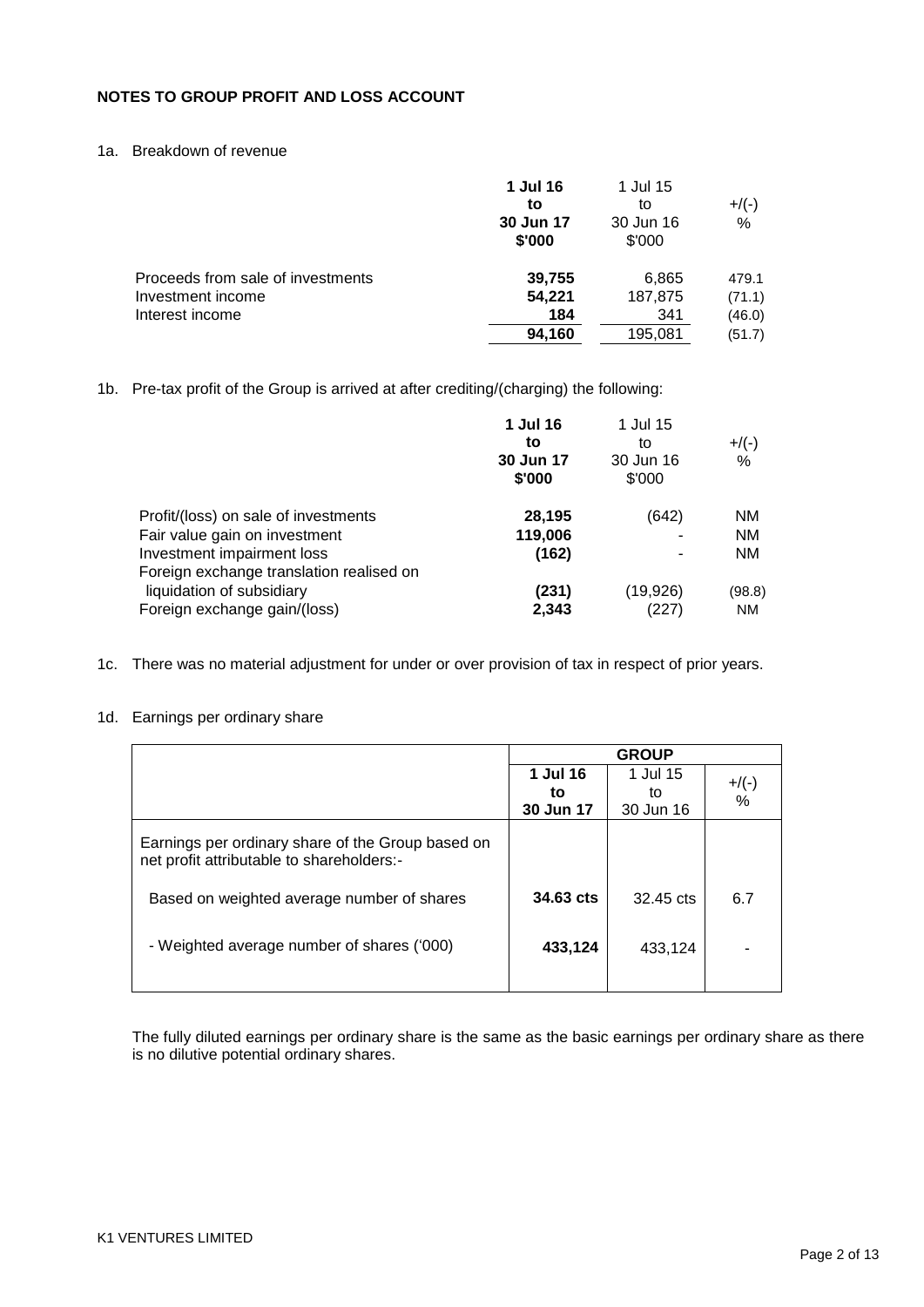# 1e. Breakdown of revenue and profit

|                                                |           | <b>GROUP</b> |         |
|------------------------------------------------|-----------|--------------|---------|
|                                                | 1 Jul 16  | 1 Jul 15     |         |
|                                                | to        | to           | $+/(-)$ |
|                                                | 30 Jun 17 | 30 Jun 16    | %       |
|                                                | \$'000    | \$'000       |         |
| <b>First half</b>                              |           |              |         |
| Revenue                                        | 15,808    | 102,893      | (84.6)  |
|                                                |           |              |         |
| Profit after tax reported for first half year  | 17,106    | 78,859       |         |
|                                                |           |              | (78.3)  |
|                                                |           |              |         |
| <b>Second half</b>                             |           |              |         |
|                                                |           |              |         |
| Revenue                                        | 78,352    | 92,188       | (15.0)  |
|                                                |           |              |         |
| Profit after tax reported for second half year | 132,876   | 61,707       | 115.3   |
|                                                |           |              |         |
|                                                |           |              |         |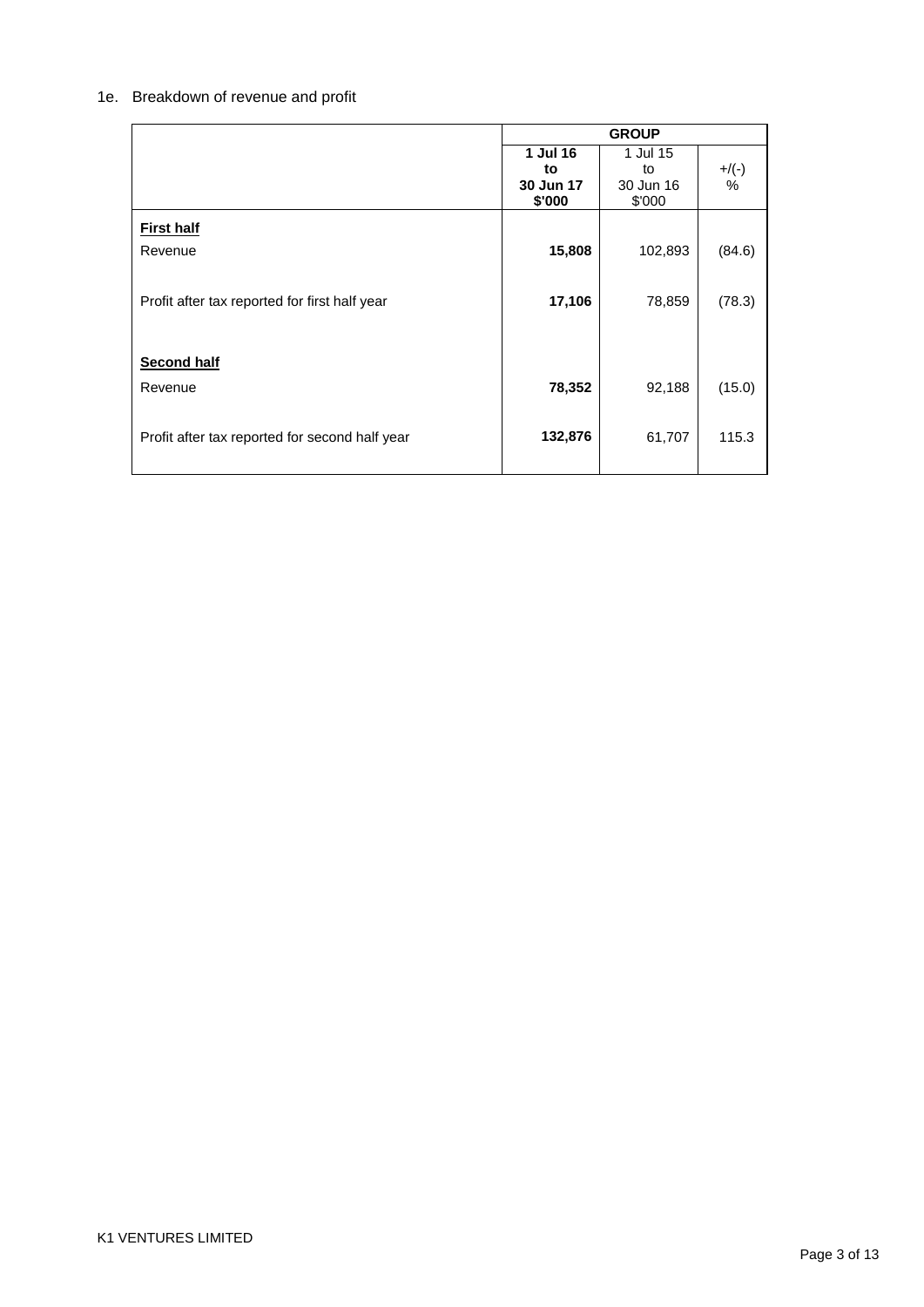# **2. CONSOLIDATED STATEMENT OF COMPREHENSIVE INCOME for the year ended 30 June 2017**

|                                                                                                      | 1 Jul 16<br>to<br>30 Jun 17<br>\$'000 | 1 Jul 15<br>to<br>30 Jun 16<br>\$'000 | $+/(-)$<br>% |
|------------------------------------------------------------------------------------------------------|---------------------------------------|---------------------------------------|--------------|
| Profit for the year                                                                                  | 149,982                               | 140,566                               | 6.7          |
| Items that may be reclassified subsequently to<br>profit & loss account:                             |                                       |                                       |              |
| Fair value changes on available-for-sale investments                                                 | 12,368                                | (622)                                 | NM           |
| Fair value changes on available-for-sale assets<br>realised & transferred to profit and loss account | 119                                   | 658                                   | (81.9)       |
| Exchange differences arising on consolidation                                                        | 189                                   | (687)                                 | NM           |
| Reclassification of currency translation reserve<br>to profit or loss on liquidation of subsidiary   | 231                                   | 19,926                                | (98.8)       |
| Other comprehensive income for the year                                                              | 12,907                                | 19,275                                | (33.0)       |
| Total comprehensive income for the year                                                              | 162,889                               | 159,841                               | 1.9          |
| <b>Attributable to:</b><br>Shareholders of the Company                                               | 162,889                               | 159,841                               | 1.9          |

*NM - Not meaningful*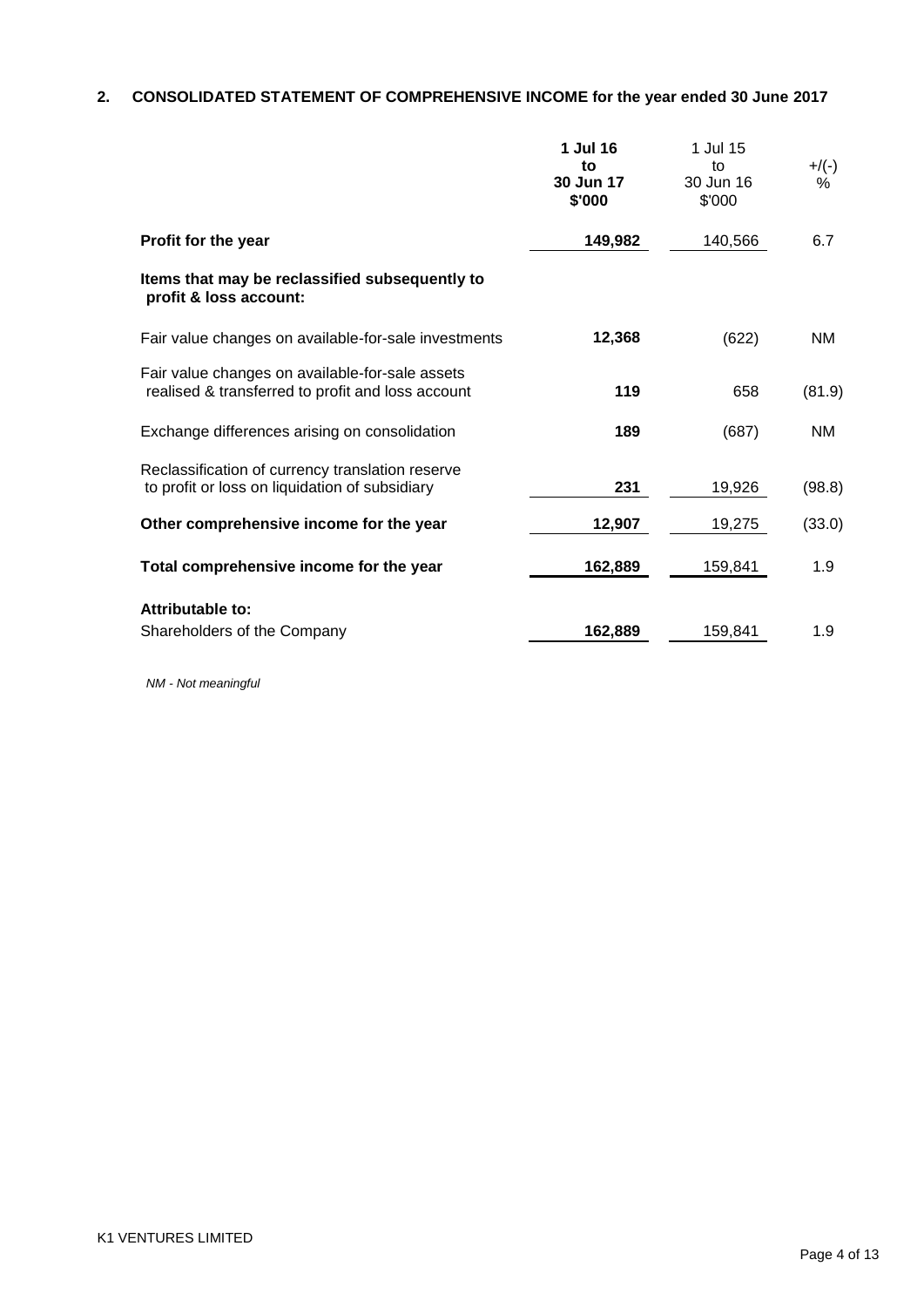# **3. BALANCE SHEETS as at 30 June 2017**

|                                                                                                                                                    | Group                                  |                              | Company                                     |                                             |
|----------------------------------------------------------------------------------------------------------------------------------------------------|----------------------------------------|------------------------------|---------------------------------------------|---------------------------------------------|
|                                                                                                                                                    | As at<br>30 Jun 17<br>\$'000           | As at<br>30 Jun 16<br>\$'000 | As at<br>30 Jun 17<br>\$'000                | As at<br>30 Jun 16<br>\$'000                |
| Share capital<br><b>Reserves</b>                                                                                                                   | 131,471<br>198,004                     | 163,955<br>43,777            | 131,471<br>35,015                           | 163,955<br>14,090                           |
| Share capital & reserves                                                                                                                           | 329,475                                | 207,732                      | 166,486                                     | 178,045                                     |
| <b>Represented by:</b><br><b>Subsidiaries</b><br><b>Investments</b>                                                                                |                                        | 146,804                      | 55,526                                      | 59,594                                      |
|                                                                                                                                                    |                                        | 146,804                      | 55,526                                      | 59,594                                      |
| <b>Current assets</b><br>Debtors<br>Short term investments<br>Amount due from subsidiaries<br>Notes receivable<br>Bank balances, deposits and cash | 13,969<br>303,688<br>54,652<br>372,309 | 14,211<br>53,670<br>67,881   | 11,049<br>32<br>69,498<br>34,355<br>114,934 | 10,991<br>28<br>67,943<br>43,367<br>122,329 |
| <b>Current liabilities</b>                                                                                                                         |                                        |                              |                                             |                                             |
| Creditors                                                                                                                                          | 34,557                                 | 1,561                        | 598                                         | 578                                         |
| Provision for taxation                                                                                                                             | 8,277<br>42,834                        | 3,300<br>4,861               | 3,376<br>3,974                              | 3,300<br>3,878                              |
| <b>Net current assets</b>                                                                                                                          | 329,475                                | 63,020                       | 110,960                                     | 118,451                                     |
| <b>Non-current liabilities</b><br>Deferred taxation                                                                                                |                                        | 2,092<br>2,092               |                                             |                                             |
| <b>Net assets</b>                                                                                                                                  | 329,475                                | 207,732                      | 166,486                                     | 178,045                                     |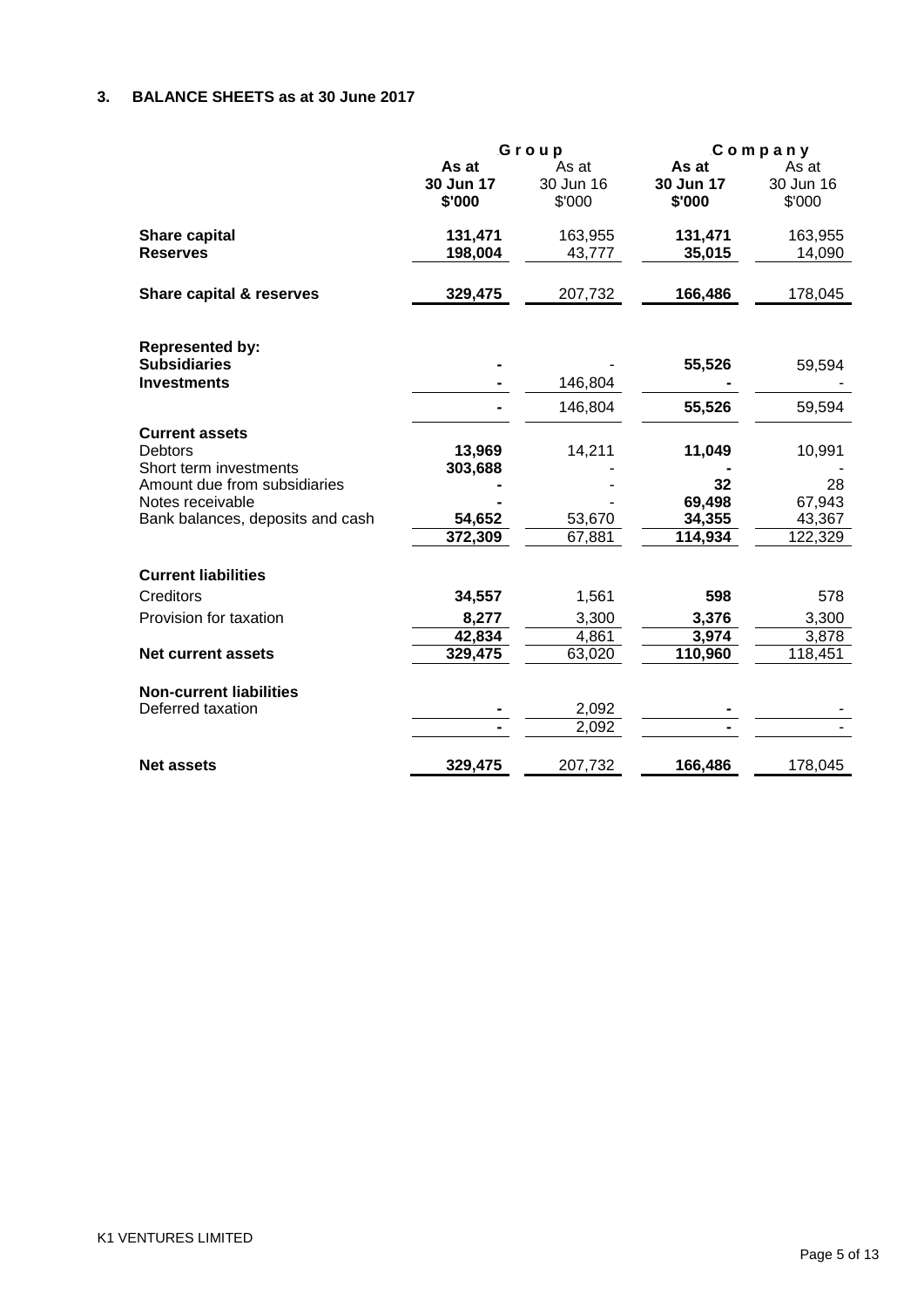## **NOTES TO BALANCE SHEETS**

3a. Group"s borrowings and debt securities

As at 30 June 2017, the Group did not have any borrowing (30 June 2016: Nil).

## 3b. Net asset value

|                                                  | <b>GROUP</b> |           |           | <b>COMPANY</b> |           |           |
|--------------------------------------------------|--------------|-----------|-----------|----------------|-----------|-----------|
|                                                  | As at        | As at     |           |                | As at     |           |
|                                                  | 30 Jun 17    | 30 Jun 16 | $+/(-)$ % | 30 Jun 17      | 30 Jun 16 | $+$ /(-)% |
|                                                  |              |           |           |                |           |           |
| Net asset value<br>per ordinary share #          | \$0.76       | \$0.48    | 58.3      | \$0.38         | \$0.41    | (0.07)    |
| Net tangible asset value<br>per ordinary share # | \$0.76       | \$0.48    | 58.3      | \$0.38         | \$0.41    | (0.07)    |

# Based on issued share capital of 433,123,585 ordinary shares as at the end of the financial period (30 June 2016: 433,123,585).

#### 3c. Balance sheet review

Group shareholders" funds increased from \$207.7 million at 30 June 2016 to \$329.5 million at 30 June 2017. The increase was attributable to profit for the year of \$150.0 million, partially offset by distributions paid to shareholders in the amount of \$41.1 million. Net profit was driven by a fair value gain of \$119.0 million resulting from the revaluation of the Guggenheim Capital, LLC ("Guggenheim") investment, income from the receipt of approximately 1.85 million additional Guggenheim common units, the divestment of the Group"s interest in KUE 3 LP, and investment income from Knowledge Universe Holdings LLC ("KUH").

Group total assets increased from \$214.7 million at 30 June 2016 to \$372.3 million at 30 June 2017 due to the increase in value attributable to the Guggenheim investment.

Group total liabilities increased from \$7.0 million at 30 June 2016 to \$42.8 million at 30 June 2017 due mainly to an increase in the accrual for the Greenstreet carried interest associated with the fair value gain and investment income of the Guggenheim investment. The increase in provision for taxation is due to U.S. income taxes related to the divestment of KUE 3 LP and the reclassification of deferred taxation.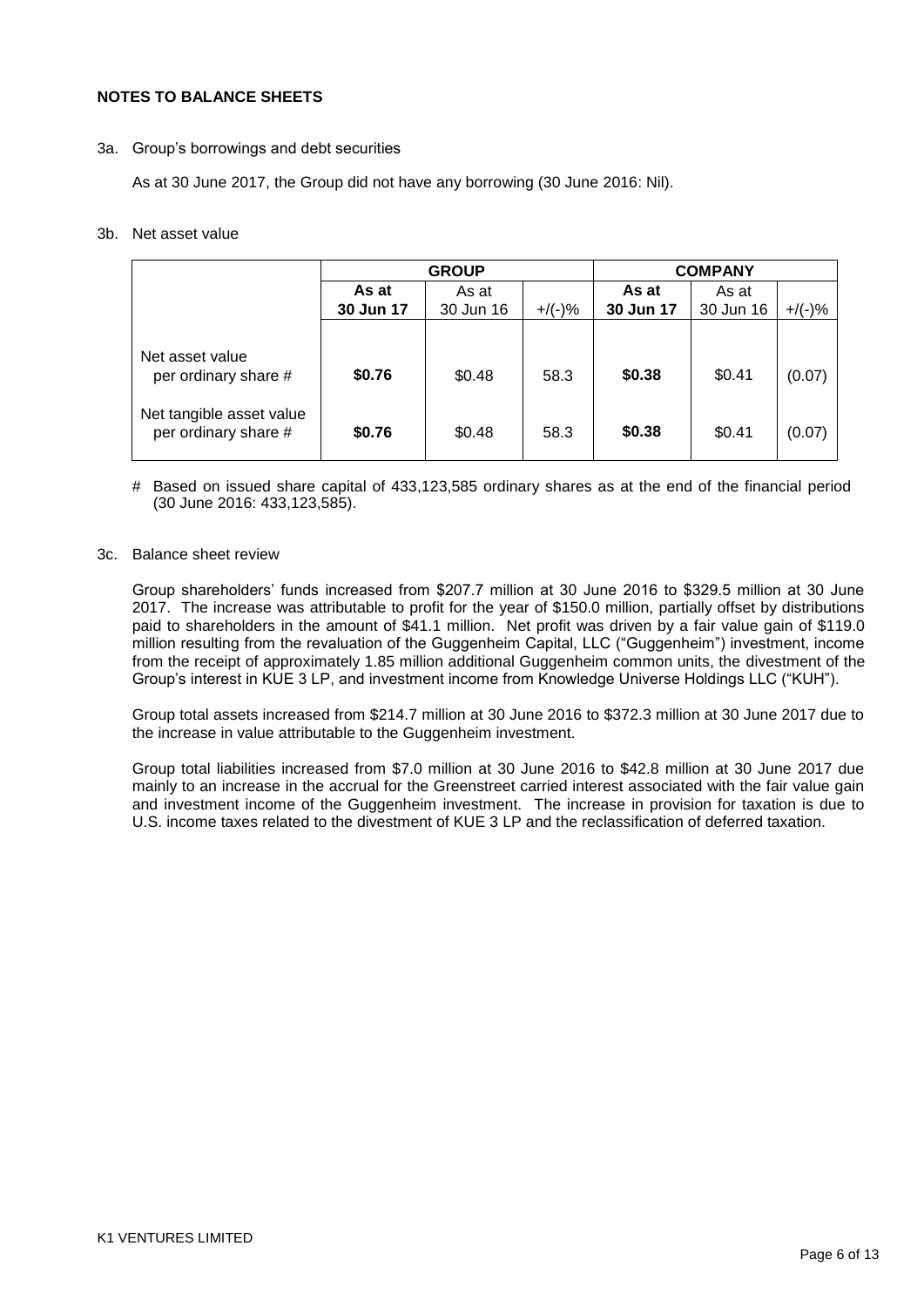# **4. STATEMENTS OF CHANGES IN EQUITY for the year ended 30 June 2017**

# 4a. Statement of Changes in Equity of the Group

|                                                                   |                |                   | Attributable to owners of the Company |                 |                 |
|-------------------------------------------------------------------|----------------|-------------------|---------------------------------------|-----------------|-----------------|
|                                                                   |                |                   | Foreign                               |                 |                 |
|                                                                   |                |                   | <b>Exchange</b>                       |                 | <b>Share</b>    |
|                                                                   | <b>Share</b>   | <b>Fair Value</b> | <b>Translation</b>                    | Revenue         | Capital &       |
|                                                                   | <b>Capital</b> | <b>Reserve</b>    | <b>Account</b>                        | <b>Reserves</b> | <b>Reserves</b> |
|                                                                   | \$'000         | \$'000            | \$'000                                | \$'000          | \$'000          |
| 2017                                                              |                |                   |                                       |                 |                 |
| As at 1 July 2016                                                 | 163,955        | (119)             | 5,848                                 | 38,048          | 207,732         |
| Total comprehensive income for<br>the year                        |                |                   |                                       |                 |                 |
| Profit for the year                                               |                |                   |                                       | 149,982         | 149,982         |
| Other comprehensive income*                                       |                | 12,487            | 420                                   |                 | 12,907          |
| Total comprehensive income for                                    |                |                   |                                       |                 |                 |
| the year                                                          |                | 12,487            | 420                                   | 149,982         | 162,889         |
| Transactions with owners,<br>recognised directly in equity        |                |                   |                                       |                 |                 |
| Capital distribution                                              | (32, 484)      |                   |                                       |                 | (32, 484)       |
| Dividends paid                                                    |                |                   |                                       | (8,662)         | (8,662)         |
| As at 30 June 2017                                                | 131,471        | 12,368            | 6,268                                 | 179,368         | 329,475         |
|                                                                   |                |                   |                                       |                 |                 |
|                                                                   |                |                   |                                       |                 |                 |
| 2016                                                              |                |                   |                                       |                 |                 |
| As at 1 July 2015                                                 | 196,439        | (155)             | (13, 391)                             | 27,419          | 210,312         |
| Total comprehensive income for<br>the year                        |                |                   |                                       |                 |                 |
| Profit for the year                                               |                |                   |                                       | 140,566         | 140,566         |
| Other comprehensive income*                                       |                | 36                | 19,239                                |                 | 19,275          |
| Total comprehensive income for                                    |                |                   |                                       |                 |                 |
| the year                                                          |                | 36                | 19,239                                | 140,566         | 159,841         |
| <b>Transactions with owners,</b><br>recognised directly in equity |                |                   |                                       |                 |                 |
| Capital distribution                                              | (32, 484)      |                   |                                       |                 | (32, 484)       |
| Dividends paid                                                    |                |                   |                                       | (129, 937)      | (129, 937)      |
|                                                                   |                |                   |                                       |                 |                 |
| As at 30 June 2016                                                | 163,955        | (119)             | 5,848                                 | 38,048          | 207,732         |

\* Details of other comprehensive income have been included in the consolidated statement of comprehensive income.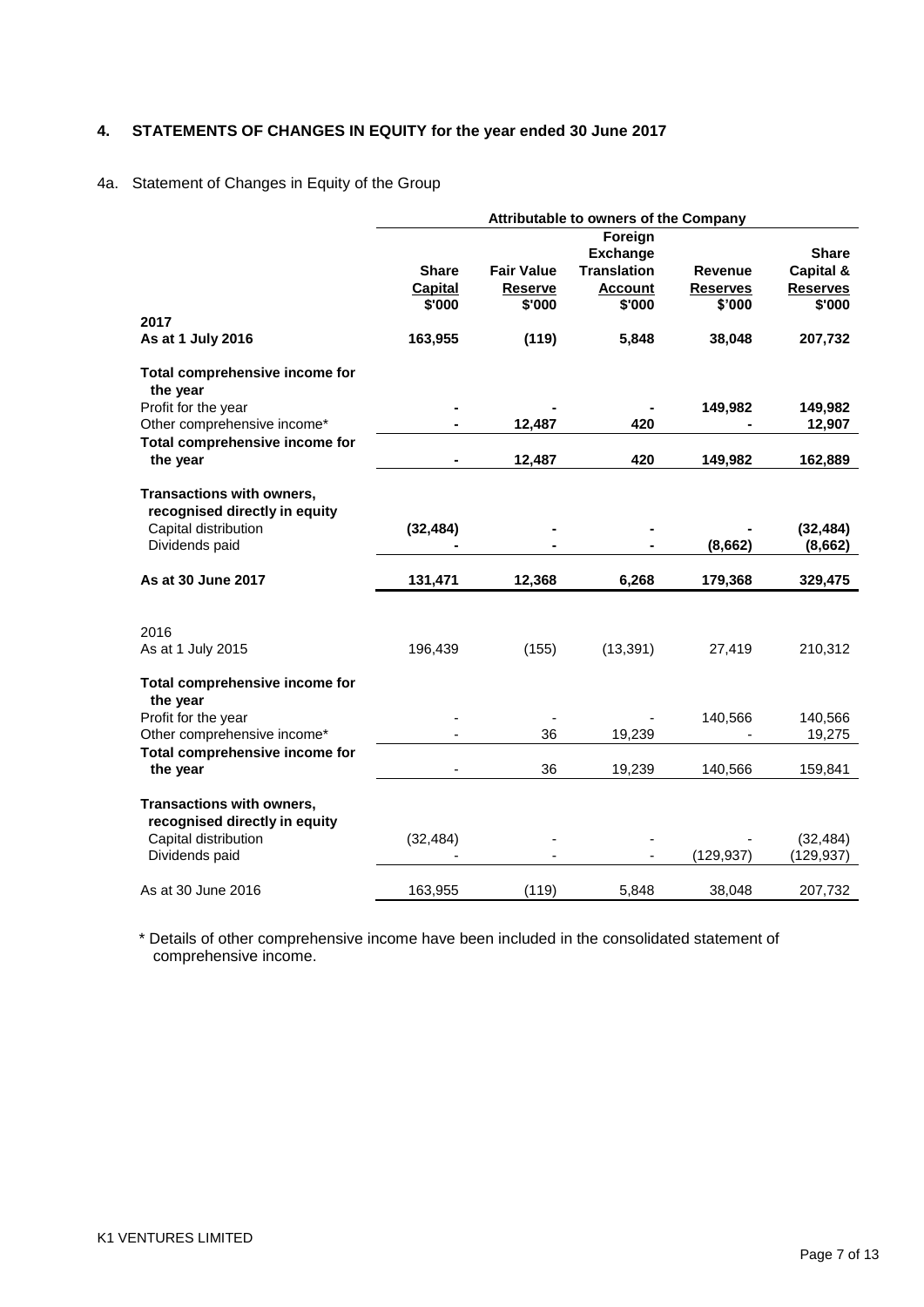## 4b. Statement of Changes in Equity of the Company

|                                                                | Share<br>Capital<br>\$'000 | <b>Revenue</b><br><b>Reserves</b><br>\$'000 | Total<br>\$'000         |
|----------------------------------------------------------------|----------------------------|---------------------------------------------|-------------------------|
| 2017<br>As at 1 July 2016                                      | 163,955                    | 14,090                                      | 178,045                 |
| Total comprehensive income for the year<br>Profit for the year |                            | 29,587                                      | 29,587                  |
| Total comprehensive income for the year                        |                            | 29,587                                      | 29,587                  |
| Transactions with owners, recognised directly in<br>equity     |                            |                                             |                         |
| Capital distribution                                           | (32, 484)                  |                                             | (32, 484)               |
| Dividends paid                                                 |                            | (8,662)                                     | (8,662)                 |
| As at 30 June 2017                                             | 131,471                    | 35,015                                      | 166,486                 |
| 2016<br>As at 1 July 2015                                      | 196,439                    | 10,720                                      | 207,159                 |
| Total comprehensive income for the year<br>Profit for the year |                            | 133,307                                     | 133,307                 |
| Total comprehensive income for the year                        |                            | 133,307                                     | 133,307                 |
| Transactions with owners, recognised directly in<br>equity     |                            |                                             |                         |
| Capital distribution<br>Dividends paid                         | (32, 484)                  | (129,937)                                   | (32, 484)<br>(129, 937) |
| As at 30 June 2016                                             | 163,955                    | 14,090                                      | 178,045                 |
|                                                                |                            |                                             |                         |

## 4c. Share capital

There were no shares issued during the financial year ended 30 June 2017.

As at 30 June 2017, the total number of issued shares was 433,123,585 (30 June 2016: 433,123,585).

As at 30 June 2017, there were no option (30 June 2016: nil) to take up unissued ordinary shares of the Company.

As at 30 June 2017, the Company was not holding any treasury shares (30 June 2016: nil).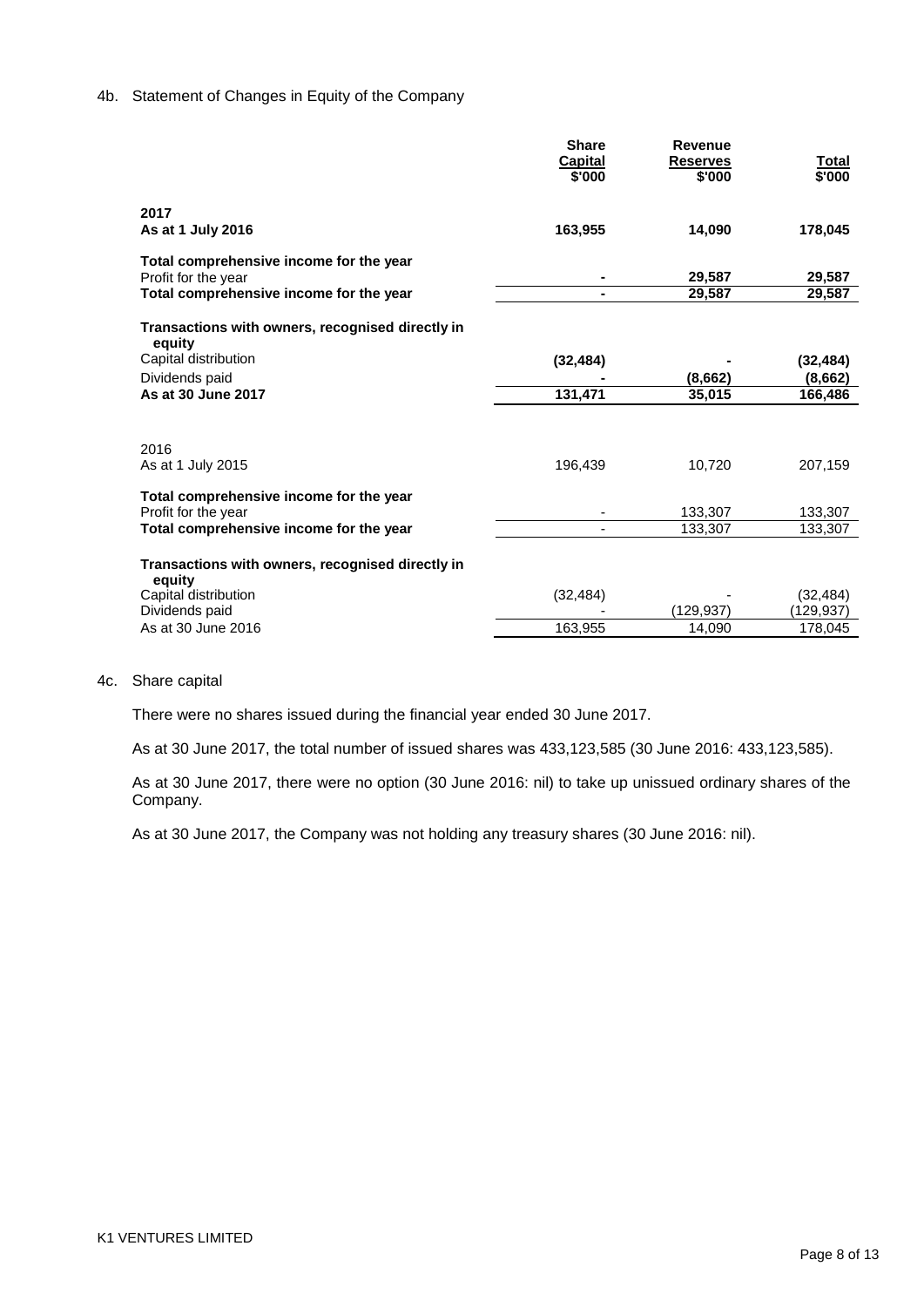# **5. CONSOLIDATED STATEMENT OF CASH FLOWS for the year ended 30 June 2017**

| <b>Note</b><br>to<br>to<br>30 Jun 17<br>30 Jun 16<br>\$'000<br>\$'000<br><b>CASH FLOWS FROM OPERATING ACTIVITIES</b><br>Profit before tax<br>162,911<br>144,365<br>Adjustments:<br>Investment assets impairment loss<br>162<br>(2,886)<br>Amortised debt discount<br>(2,715)<br>(119,006)<br>Fair value gain on investment<br>Investment income (non-cash)<br>(30, 435)<br>Exchange loss on liquidation of subsidiary<br>19,926<br>231<br>(Profit)/loss on sale of investments<br>(28, 195)<br>642<br>Unrealised foreign exchange differences<br>(856)<br>(2,771)<br>Cash flow (used in)/from operations before changes in working<br>capital<br>(19,989)<br>161,362<br>Working capital changes:<br><b>Debtors</b><br>(116)<br>(11)<br>Creditors<br>32,973<br>988<br>162,339<br><b>Cash from operations</b><br>12,868<br>Income taxes paid, net of refunds received<br>(9,509)<br>(3,708)<br>3,359<br>158,631<br>Net cash generated from operating activities<br><b>CASH FLOWS FROM INVESTING ACTIVITIES</b><br>Net proceeds from disposal and capital distribution of investments<br>37,638<br>10,479<br>37,638<br>10,479<br>Net cash from investing activities<br><b>CASH FLOWS FROM FINANCING ACTIVITIES</b><br>Capital distribution<br>(32, 484)<br>(32, 484)<br>Dividends paid to shareholders of the Company<br>(8,662)<br>(129,937)<br>Net cash used in financing activities<br>(41,146)<br>(162, 421)<br>Net (decrease)/ increase in cash and cash equivalents<br>(149)<br>6,689<br>Cash and cash equivalents as at beginning of year<br>53,670<br>46,983<br>Effects of exchange rate changes on cash and cash equivalents<br>1,131<br>(2)<br>54,652<br>53,670<br>Cash and cash equivalents at end of year<br>5a |  | 1 Jul 16 | 1 Jul 15 |
|--------------------------------------------------------------------------------------------------------------------------------------------------------------------------------------------------------------------------------------------------------------------------------------------------------------------------------------------------------------------------------------------------------------------------------------------------------------------------------------------------------------------------------------------------------------------------------------------------------------------------------------------------------------------------------------------------------------------------------------------------------------------------------------------------------------------------------------------------------------------------------------------------------------------------------------------------------------------------------------------------------------------------------------------------------------------------------------------------------------------------------------------------------------------------------------------------------------------------------------------------------------------------------------------------------------------------------------------------------------------------------------------------------------------------------------------------------------------------------------------------------------------------------------------------------------------------------------------------------------------------------------------------------------------------------------------------------------------------|--|----------|----------|
|                                                                                                                                                                                                                                                                                                                                                                                                                                                                                                                                                                                                                                                                                                                                                                                                                                                                                                                                                                                                                                                                                                                                                                                                                                                                                                                                                                                                                                                                                                                                                                                                                                                                                                                          |  |          |          |
|                                                                                                                                                                                                                                                                                                                                                                                                                                                                                                                                                                                                                                                                                                                                                                                                                                                                                                                                                                                                                                                                                                                                                                                                                                                                                                                                                                                                                                                                                                                                                                                                                                                                                                                          |  |          |          |
|                                                                                                                                                                                                                                                                                                                                                                                                                                                                                                                                                                                                                                                                                                                                                                                                                                                                                                                                                                                                                                                                                                                                                                                                                                                                                                                                                                                                                                                                                                                                                                                                                                                                                                                          |  |          |          |
|                                                                                                                                                                                                                                                                                                                                                                                                                                                                                                                                                                                                                                                                                                                                                                                                                                                                                                                                                                                                                                                                                                                                                                                                                                                                                                                                                                                                                                                                                                                                                                                                                                                                                                                          |  |          |          |
|                                                                                                                                                                                                                                                                                                                                                                                                                                                                                                                                                                                                                                                                                                                                                                                                                                                                                                                                                                                                                                                                                                                                                                                                                                                                                                                                                                                                                                                                                                                                                                                                                                                                                                                          |  |          |          |
|                                                                                                                                                                                                                                                                                                                                                                                                                                                                                                                                                                                                                                                                                                                                                                                                                                                                                                                                                                                                                                                                                                                                                                                                                                                                                                                                                                                                                                                                                                                                                                                                                                                                                                                          |  |          |          |
|                                                                                                                                                                                                                                                                                                                                                                                                                                                                                                                                                                                                                                                                                                                                                                                                                                                                                                                                                                                                                                                                                                                                                                                                                                                                                                                                                                                                                                                                                                                                                                                                                                                                                                                          |  |          |          |
|                                                                                                                                                                                                                                                                                                                                                                                                                                                                                                                                                                                                                                                                                                                                                                                                                                                                                                                                                                                                                                                                                                                                                                                                                                                                                                                                                                                                                                                                                                                                                                                                                                                                                                                          |  |          |          |
|                                                                                                                                                                                                                                                                                                                                                                                                                                                                                                                                                                                                                                                                                                                                                                                                                                                                                                                                                                                                                                                                                                                                                                                                                                                                                                                                                                                                                                                                                                                                                                                                                                                                                                                          |  |          |          |
|                                                                                                                                                                                                                                                                                                                                                                                                                                                                                                                                                                                                                                                                                                                                                                                                                                                                                                                                                                                                                                                                                                                                                                                                                                                                                                                                                                                                                                                                                                                                                                                                                                                                                                                          |  |          |          |
|                                                                                                                                                                                                                                                                                                                                                                                                                                                                                                                                                                                                                                                                                                                                                                                                                                                                                                                                                                                                                                                                                                                                                                                                                                                                                                                                                                                                                                                                                                                                                                                                                                                                                                                          |  |          |          |
|                                                                                                                                                                                                                                                                                                                                                                                                                                                                                                                                                                                                                                                                                                                                                                                                                                                                                                                                                                                                                                                                                                                                                                                                                                                                                                                                                                                                                                                                                                                                                                                                                                                                                                                          |  |          |          |
|                                                                                                                                                                                                                                                                                                                                                                                                                                                                                                                                                                                                                                                                                                                                                                                                                                                                                                                                                                                                                                                                                                                                                                                                                                                                                                                                                                                                                                                                                                                                                                                                                                                                                                                          |  |          |          |
|                                                                                                                                                                                                                                                                                                                                                                                                                                                                                                                                                                                                                                                                                                                                                                                                                                                                                                                                                                                                                                                                                                                                                                                                                                                                                                                                                                                                                                                                                                                                                                                                                                                                                                                          |  |          |          |
|                                                                                                                                                                                                                                                                                                                                                                                                                                                                                                                                                                                                                                                                                                                                                                                                                                                                                                                                                                                                                                                                                                                                                                                                                                                                                                                                                                                                                                                                                                                                                                                                                                                                                                                          |  |          |          |
|                                                                                                                                                                                                                                                                                                                                                                                                                                                                                                                                                                                                                                                                                                                                                                                                                                                                                                                                                                                                                                                                                                                                                                                                                                                                                                                                                                                                                                                                                                                                                                                                                                                                                                                          |  |          |          |
|                                                                                                                                                                                                                                                                                                                                                                                                                                                                                                                                                                                                                                                                                                                                                                                                                                                                                                                                                                                                                                                                                                                                                                                                                                                                                                                                                                                                                                                                                                                                                                                                                                                                                                                          |  |          |          |
|                                                                                                                                                                                                                                                                                                                                                                                                                                                                                                                                                                                                                                                                                                                                                                                                                                                                                                                                                                                                                                                                                                                                                                                                                                                                                                                                                                                                                                                                                                                                                                                                                                                                                                                          |  |          |          |
|                                                                                                                                                                                                                                                                                                                                                                                                                                                                                                                                                                                                                                                                                                                                                                                                                                                                                                                                                                                                                                                                                                                                                                                                                                                                                                                                                                                                                                                                                                                                                                                                                                                                                                                          |  |          |          |
|                                                                                                                                                                                                                                                                                                                                                                                                                                                                                                                                                                                                                                                                                                                                                                                                                                                                                                                                                                                                                                                                                                                                                                                                                                                                                                                                                                                                                                                                                                                                                                                                                                                                                                                          |  |          |          |
|                                                                                                                                                                                                                                                                                                                                                                                                                                                                                                                                                                                                                                                                                                                                                                                                                                                                                                                                                                                                                                                                                                                                                                                                                                                                                                                                                                                                                                                                                                                                                                                                                                                                                                                          |  |          |          |
|                                                                                                                                                                                                                                                                                                                                                                                                                                                                                                                                                                                                                                                                                                                                                                                                                                                                                                                                                                                                                                                                                                                                                                                                                                                                                                                                                                                                                                                                                                                                                                                                                                                                                                                          |  |          |          |
|                                                                                                                                                                                                                                                                                                                                                                                                                                                                                                                                                                                                                                                                                                                                                                                                                                                                                                                                                                                                                                                                                                                                                                                                                                                                                                                                                                                                                                                                                                                                                                                                                                                                                                                          |  |          |          |
|                                                                                                                                                                                                                                                                                                                                                                                                                                                                                                                                                                                                                                                                                                                                                                                                                                                                                                                                                                                                                                                                                                                                                                                                                                                                                                                                                                                                                                                                                                                                                                                                                                                                                                                          |  |          |          |
|                                                                                                                                                                                                                                                                                                                                                                                                                                                                                                                                                                                                                                                                                                                                                                                                                                                                                                                                                                                                                                                                                                                                                                                                                                                                                                                                                                                                                                                                                                                                                                                                                                                                                                                          |  |          |          |
|                                                                                                                                                                                                                                                                                                                                                                                                                                                                                                                                                                                                                                                                                                                                                                                                                                                                                                                                                                                                                                                                                                                                                                                                                                                                                                                                                                                                                                                                                                                                                                                                                                                                                                                          |  |          |          |
|                                                                                                                                                                                                                                                                                                                                                                                                                                                                                                                                                                                                                                                                                                                                                                                                                                                                                                                                                                                                                                                                                                                                                                                                                                                                                                                                                                                                                                                                                                                                                                                                                                                                                                                          |  |          |          |
|                                                                                                                                                                                                                                                                                                                                                                                                                                                                                                                                                                                                                                                                                                                                                                                                                                                                                                                                                                                                                                                                                                                                                                                                                                                                                                                                                                                                                                                                                                                                                                                                                                                                                                                          |  |          |          |
|                                                                                                                                                                                                                                                                                                                                                                                                                                                                                                                                                                                                                                                                                                                                                                                                                                                                                                                                                                                                                                                                                                                                                                                                                                                                                                                                                                                                                                                                                                                                                                                                                                                                                                                          |  |          |          |
|                                                                                                                                                                                                                                                                                                                                                                                                                                                                                                                                                                                                                                                                                                                                                                                                                                                                                                                                                                                                                                                                                                                                                                                                                                                                                                                                                                                                                                                                                                                                                                                                                                                                                                                          |  |          |          |
|                                                                                                                                                                                                                                                                                                                                                                                                                                                                                                                                                                                                                                                                                                                                                                                                                                                                                                                                                                                                                                                                                                                                                                                                                                                                                                                                                                                                                                                                                                                                                                                                                                                                                                                          |  |          |          |
|                                                                                                                                                                                                                                                                                                                                                                                                                                                                                                                                                                                                                                                                                                                                                                                                                                                                                                                                                                                                                                                                                                                                                                                                                                                                                                                                                                                                                                                                                                                                                                                                                                                                                                                          |  |          |          |
|                                                                                                                                                                                                                                                                                                                                                                                                                                                                                                                                                                                                                                                                                                                                                                                                                                                                                                                                                                                                                                                                                                                                                                                                                                                                                                                                                                                                                                                                                                                                                                                                                                                                                                                          |  |          |          |
|                                                                                                                                                                                                                                                                                                                                                                                                                                                                                                                                                                                                                                                                                                                                                                                                                                                                                                                                                                                                                                                                                                                                                                                                                                                                                                                                                                                                                                                                                                                                                                                                                                                                                                                          |  |          |          |
|                                                                                                                                                                                                                                                                                                                                                                                                                                                                                                                                                                                                                                                                                                                                                                                                                                                                                                                                                                                                                                                                                                                                                                                                                                                                                                                                                                                                                                                                                                                                                                                                                                                                                                                          |  |          |          |
|                                                                                                                                                                                                                                                                                                                                                                                                                                                                                                                                                                                                                                                                                                                                                                                                                                                                                                                                                                                                                                                                                                                                                                                                                                                                                                                                                                                                                                                                                                                                                                                                                                                                                                                          |  |          |          |
|                                                                                                                                                                                                                                                                                                                                                                                                                                                                                                                                                                                                                                                                                                                                                                                                                                                                                                                                                                                                                                                                                                                                                                                                                                                                                                                                                                                                                                                                                                                                                                                                                                                                                                                          |  |          |          |
|                                                                                                                                                                                                                                                                                                                                                                                                                                                                                                                                                                                                                                                                                                                                                                                                                                                                                                                                                                                                                                                                                                                                                                                                                                                                                                                                                                                                                                                                                                                                                                                                                                                                                                                          |  |          |          |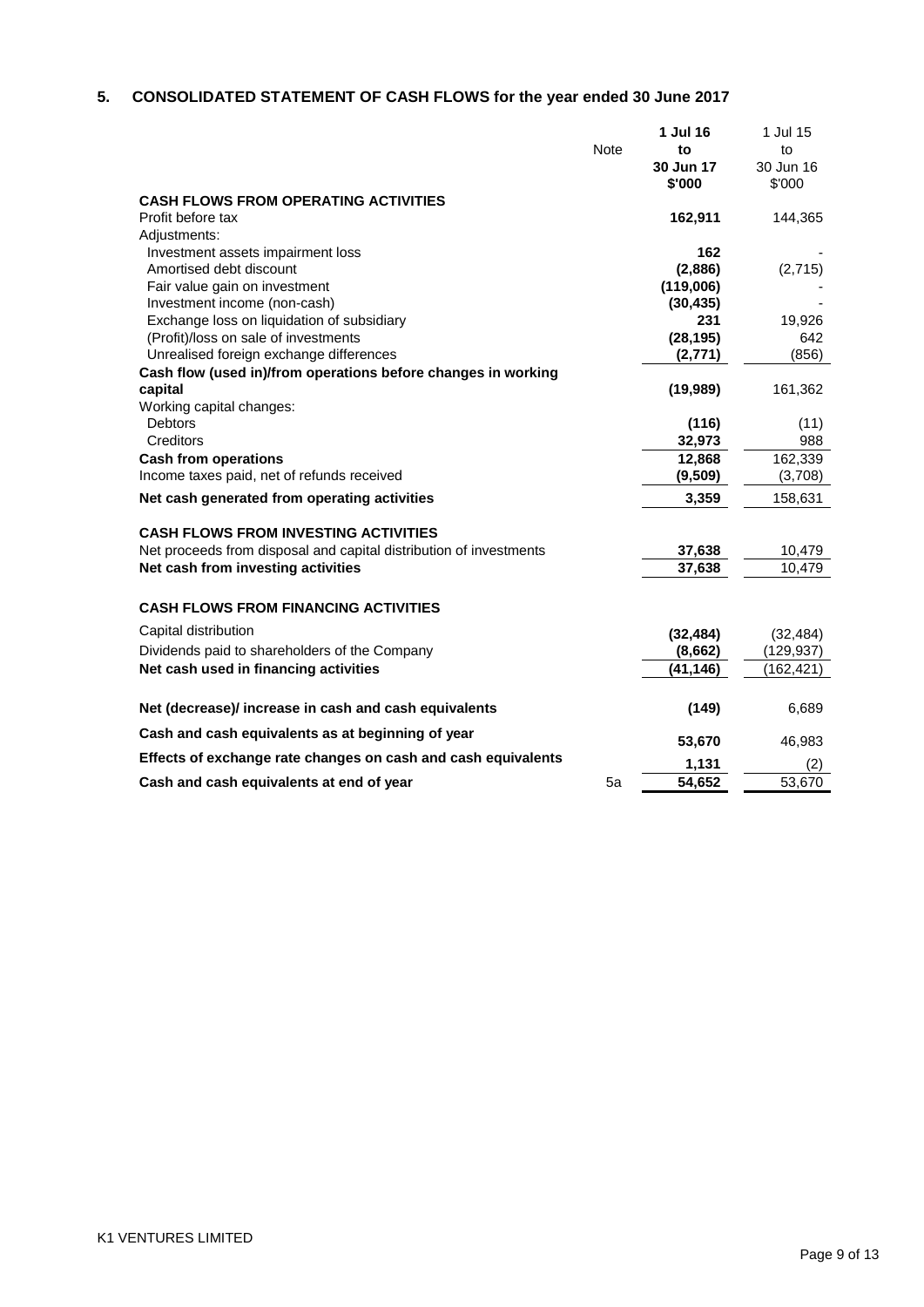# **NOTE TO CONSOLIDATED STATEMENT OF CASH FLOWS**

5a. Bank balances, deposits and cash

|                                  | As at     | As at     |
|----------------------------------|-----------|-----------|
|                                  | 30 Jun 17 | 30 Jun 16 |
|                                  | \$'000    | \$'000    |
| Bank balances, deposits and cash | 23.522    | 49,055    |
| Deposits with related parties    | 31,130    | 4.615     |
| Cash and cash equivalents        | 54,652    | 53,670    |
|                                  |           |           |

## **6. AUDIT**

The financial statements have not been audited nor reviewed by the Company's auditors.

# **7. AUDITORS' REPORT**

Not applicable

# **8. ACCOUNTING POLICIES**

The Group has applied the same accounting policies and methods of computation in the financial statements for the current financial period compared with those of the audited financial statements as at 30 June 2016.

## **9. CHANGES IN THE ACCOUNTING POLICIES**

The Group adopted the new/revised FRS that are relevant to the Group and effective for annual periods beginning on or after 1 July 2016. The adoption of these new and revised FRSs did not result in any substantial impact on the financial statements of the Group.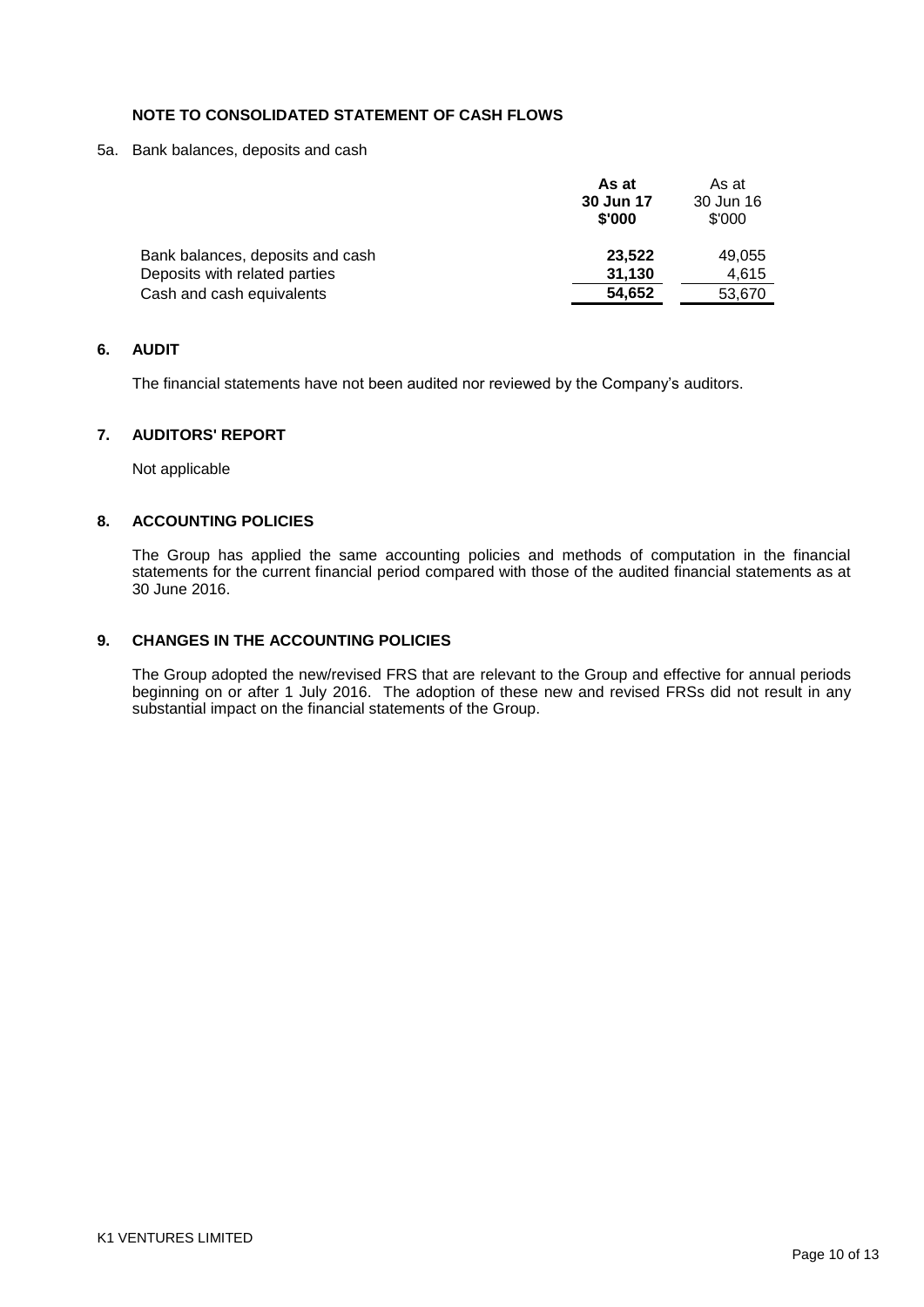#### **10. REVIEW OF GROUP PERFORMANCE**

Group revenue was \$94.2 million for the year ended 30 June 2017 compared to \$195.1 million in the prior year due mainly to a decrease in investment income from KUH.

Group profit before tax was \$162.9 million for the year ended 30 June 2017 compared to \$144.4 million in the previous year. The increase was mostly due to a fair value gain of \$119.0 million recorded with respect to the Guggenheim investment, pre-tax profit of \$28.2 million from the divestment of the Group"s interest in KUE 3 LP, investment income from the receipt of 1.85 million additional Guggenheim common units, and an exchange loss recorded in the prior year of \$19.9 million related to the voluntary liquidation of Focus Up Holdings Limited, partially offset by a decrease in investment income from KUH as compared to the prior year. Group EBITDA for the year ended 30 June 2017 of \$163.1 million was \$18.7 million above the prior year.

The increase in Group taxation for the year was mainly due to U.S. income tax associated with the divestment of KUE 3 LP. Group profit attributable to shareholders for the year ended 30 June 2017 was \$150.0 million compared to \$140.6 million in the previous year, and earnings per share was 34.63 cents.

In the opinion of the Directors, no factor has arisen between 30 June 2017 and the date of this report which would materially affect the results of the Group and the Company for the year just ended.

## **11. VARIANCE FROM FORECAST STATEMENT**

No forecast for the full year ended 30 June 2017 was previously provided.

## **12. PROSPECTS**

Following the divestment of the Company"s entire ownership interests in Guggenheim (the "Guggenheim Disposal"), the Company will have disposed of all or substantially all of its assets. Accordingly, the Company will take steps to suspend the trading of its shares from the date of completion of the Guggenheim Disposal. The Company is expected to take steps to commence voluntary liquidation after the Company distributes all excess cash to its shareholders following the completion of the Guggenheim Disposal, but will also consider other options which are consistent with the Company"s stated objective of monetization of investments and distribution of excess cash. The Company will, in compliance with its obligations under the Listing Manual of the Singapore Exchange Securities Trading Limited, make further announcement(s) and/or seek shareholders' approval on such plans for the Company at the appropriate time.

## **13. DIVIDEND**

13a. Current Financial Period Reported On

Any dividend recommended for the current financial period reported on? Yes

The Board of Directors is pleased to propose a final dividend of 6.5 cents for the financial year ended 30 June 2017 (2016: nil). A tax exempt one-tier interim dividend of 2.0 cents per share in respect of the financial year ending 30 June 2017 was paid to shareholders on 5 December 2016.

13b. Corresponding Period of the Immediately Preceding Financial Year

No final dividend was proposed for the corresponding period of the immediately preceding financial year. During the preceding financial year, tax exempt one-tier interim dividends of 21.0 cents and 9.0 cents per share had been declared and paid to shareholders on 18 February 2016 and 18 May 2016 respectively.

13c. Date Payable

The proposed final dividend, if approved at the Annual General Meeting to be held on 20 October 2017, will be paid on 8 November 2017.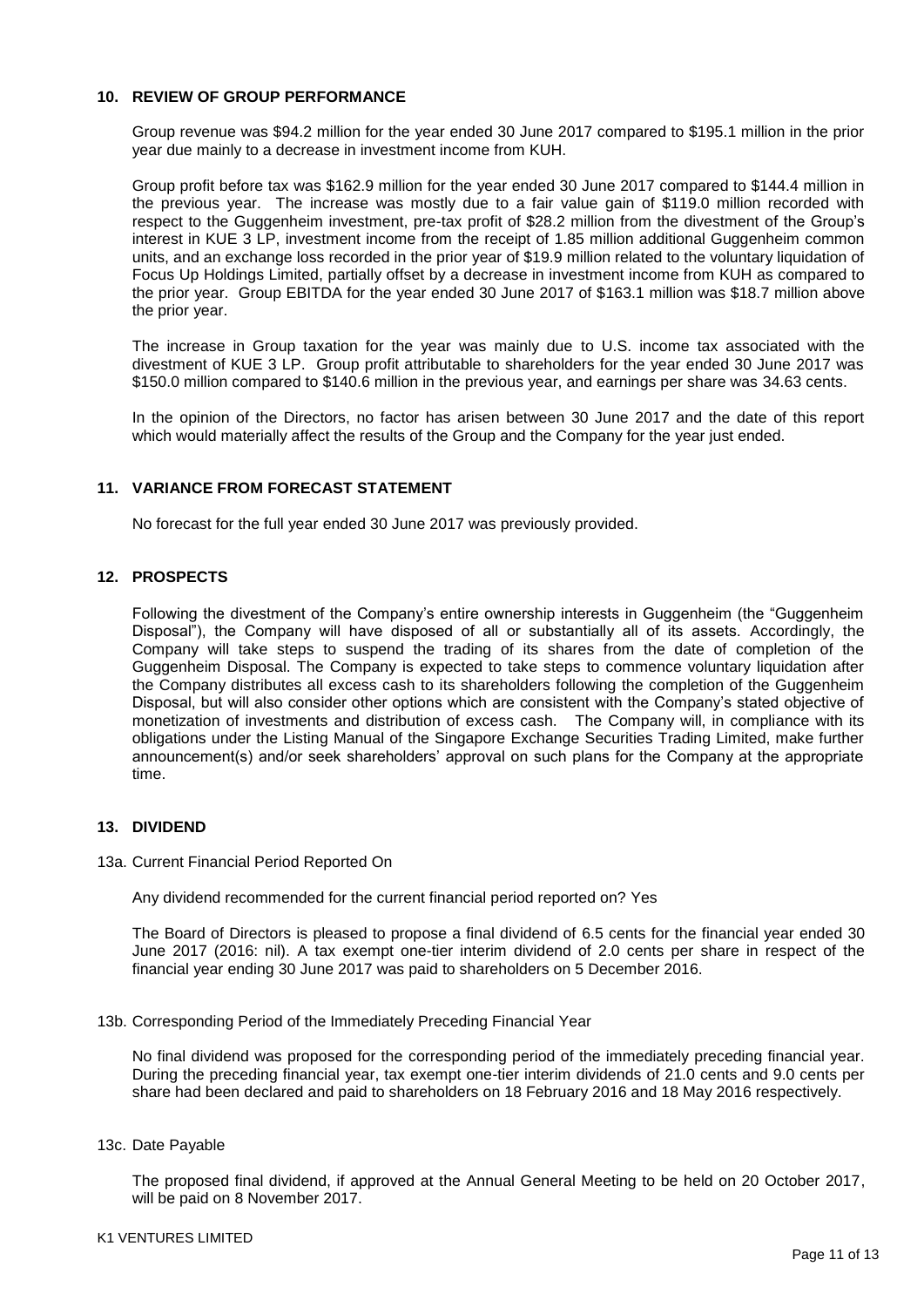#### 13d. Books Closure Date

Notice is hereby given that, the Share Transfer Books and Register of Members of the Company will be closed on 27 October 2017 at 5.00 p.m. for the preparation of dividend warrants. Duly completed transfers in respect of ordinary shares in the capital of the Company ("Shares") received by the Company"s Registrar, B.A.C.S. Private Limited, at 8 Robinson Road, #03-00 ASO Building, Singapore 048544 up to 5.00 p.m. on 27 October 2017 will be registered to determine shareholders" entitlement to the proposed final dividend. Shareholders whose Securities Accounts with The Central Depository (Pte) Limited are credited with Shares at 5.00 p.m. on 27 October 2017 will be entitled to the proposed final dividend.

#### 13e. Total Annual Dividend/ Capital Distribution

| 1 Jul 16  |           |
|-----------|-----------|
| to        | to        |
| 30 Jun 17 | 30 Jun 16 |
| \$'000    | \$'000    |
| 28,153    |           |
| 8,662     | 129,937   |
|           | 32,484    |
| 36,815    | 162,421   |
|           |           |

\* 2017 final dividend is based on share capital of 433,123,585 ordinary shares at the end of the financial year.

#### **14. SEGMENT ANALYSIS**

#### **Geographical Information**

#### **Financial year ended 30 June 2017**

|                | <b>Singapore</b> | <u>USA</u> | Others | <u>Total</u> |
|----------------|------------------|------------|--------|--------------|
|                | \$'000           | \$'000     | \$'000 | \$'000       |
| External sales | 138              | 94.021     |        | 94.160       |

#### **Financial year ended 30 June 2016**

|                    | <b>Singapore</b><br>\$'000 | <u>USA</u><br>\$'000 | Others<br>\$'000 | Total<br>\$'000 |
|--------------------|----------------------------|----------------------|------------------|-----------------|
| External sales     | 120                        | 194.956              | 5                | 195.081         |
| Non-current assets | $\overline{a}$             | 146.804              | ۰                | 146.804         |

Notes:

- (a) The Group has only one reportable operating segment: Investments. The Group's Investment activities consist of the Group's investments in quoted and unquoted investments.
- (b) The Group's operating segment operates in two main geographical areas. The operating activities and investment activities are predominantly in the USA. Singapore is the home country of the Company and its assets are mainly cash and cash equivalents.
- (c) For the years ended 30 June 2017 and 30 June 2016, no single external customer accounted for 10% or more of the Group"s revenue.

# **15. REVIEW OF SEGMENT PERFORMANCE**

K1 VENTURES LIMITED Not applicable.